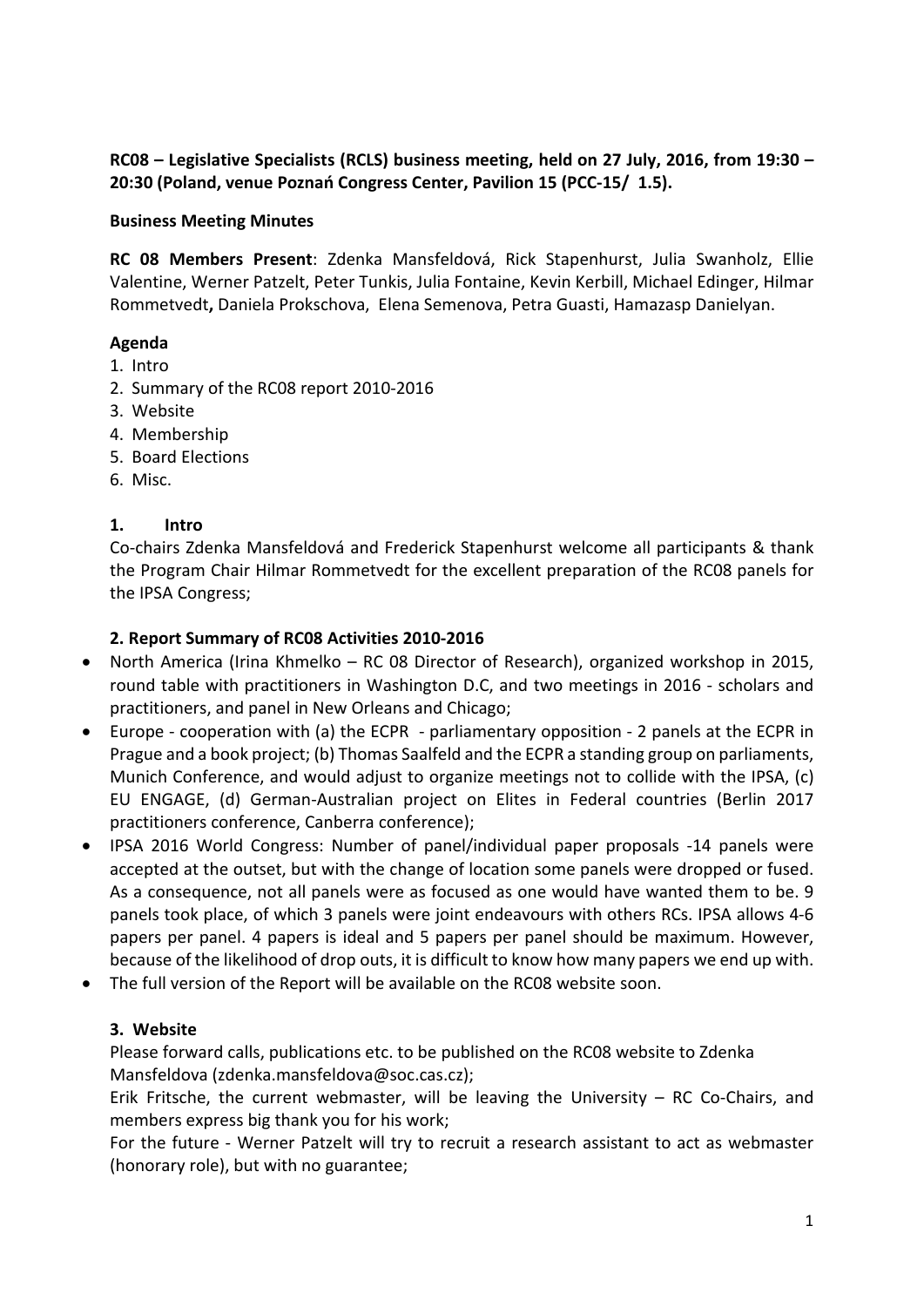Peter Tunkis (Ohio University) volunteers to act as a webmaster, in case TU Dresden plan will not work out (Plan B).

# 4. Membership

Issue: RC08 does not know exactly, who are the members of RC. At the business meeting in Madrid 2012 we decided to stop collecting membership fee due to high fee for bank transfer. This decision combined with lack of communication from the IPSA secretariat on RC membership led to a problem of identifying RCLS members: now there are about 350 email addresses on the RC08 list, but limited number of participants in RC08 events;

# Solutions:

- Rick Stapenhurst will try to compel IPSA into providing their mailing list or better to say, information, who from the IPSA members indicated interest to join RC08;
- In a long run, reintroduction of the symbolic membership fee would allow for more clarity as well as to allow RC08 to co-fund activities (using PayPal should be easier);
- Collection of fees would require an appointment of a new treasurer and opening of a bank account (in order to recover money from previous treasurer, received IPSA RC funding and handle membership fees);

## Decisions:

- Reintroduction of the fee from 1.1.2017 (25 USD per two years, if not paid three times, than membership is discontinued- details will be elaborated by the Board) - PROPOSAL UNANIMOUSLY ACCEPTED;
- Establishment of an RC08 David M. Olson Award for best IPSA Wold Congress paper by a junior scholar - PROPOSAL UNANIMOUSLY ACCEPTED. Zdenka Mansfeldova discussed this proposal with David Olson and he agreed. The board will clarify the details of nominations and the procedure selection of the best paper prior to the IPSA World Congress in Brisbane.

# 5. Board Elections

### IPSA Research Committee Guide for RC Chairs, last version from May 2016, Article 8:

*"*The affairs of each research committee shall be directed by an elected board consisting of no fewer than seven and no more than twelve members. The board shall be elected for four years, with the possibility of re-election for an additional two-year period. Board elections shall include at least two new members at each election. No officer of a research committee may remain as an officer in the same substantive capacity for more than six years, and more than an extra four years in a second position. If possible, board members should represent different countries and approaches in their fields of interest."

The changes were accepted with the result:

Change to a chair/vice-chair system, minimum of 7 and maximum 12 members in the Board, 4 years and one re-election for an additional two-year period, officers for 6 years maximum, and maximum 4 years in another position.

### Current RC08 officers:

Rick Stapenhurst elected for 4 years (until 2018)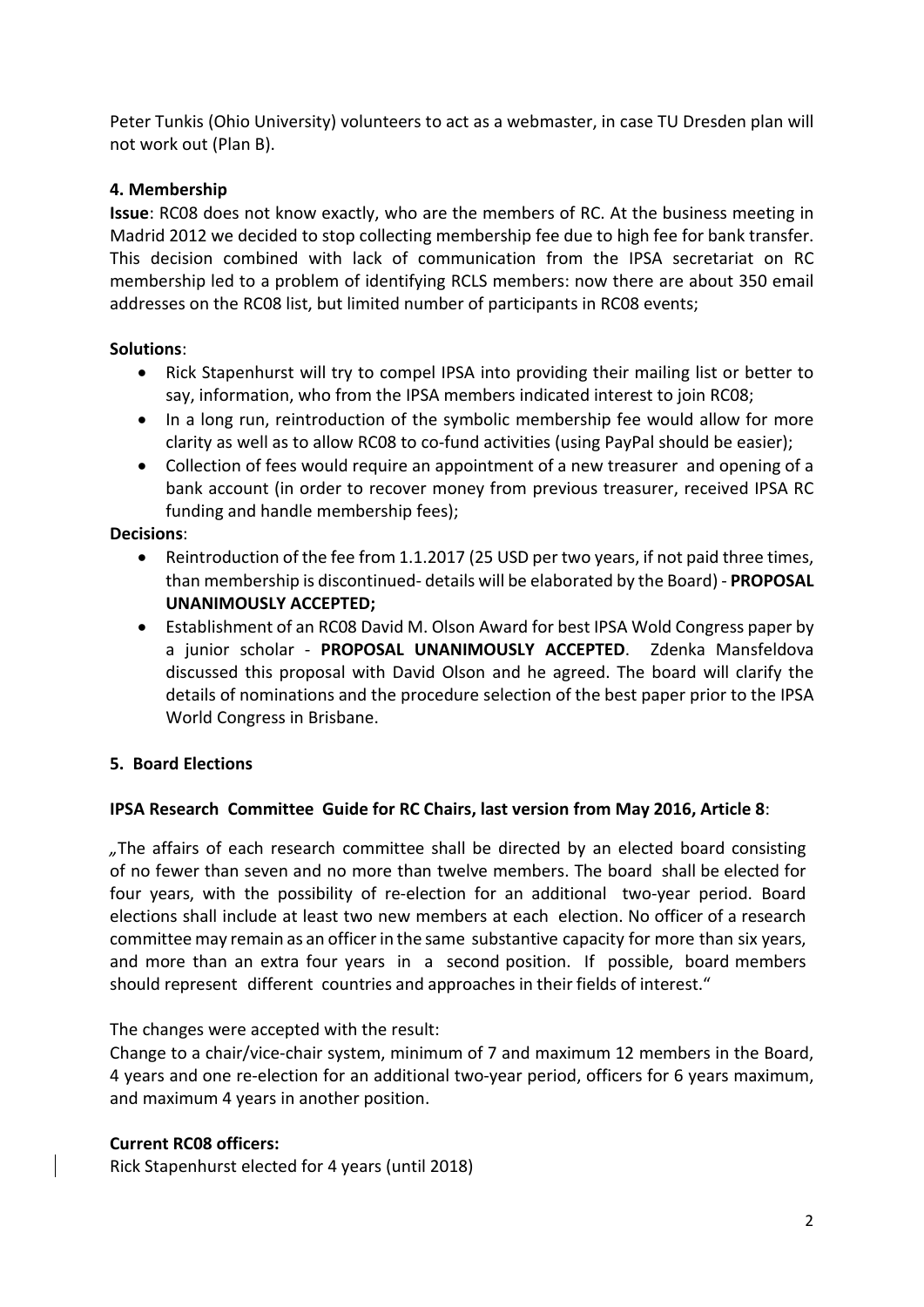Hilmar Rommetvedt elected for 4 years as program chair (until 2018) Zdenka Mansfeldova elected for 2 years (until 2016)

## Nomination:

To prepare for the elections of Board, and to enable those members who will not be able to join us in Poznaň, the current Board decided to compile a list of candidates via on-line communication as well as to receive nominations during the Congress, up to the beginning of the business meeting. Nominated candidates must be members of RCLS and, of course, should be informed and concur with their nomination.

Despite repeated calls only a few nominations came, and not all were discussed with the candidate.

There were 10 candidates who accepted their nominations up for election. No nomination did not come to the site before the business meeting.

### Discussion on the new rules and their implication with results:

- change from 2 Co-chairs to Chair and Vice-chair;
- Chair will be elected for four years;
- Election of treasurer;
- call for more regional diversity new members form Asia, Africa and Latin America will be actively sought;

#### Elections:

Dr. Zdenka Mansfeldová elected RC08 Chair unanimously; Dr. Frederick Stapenhurst elected RC08 Vice-chair and Treasurer unanimously; Prof. Hilmar Rommetvedt elected RC08 Program Chair unanimously;

### 7 board members elected unanimously. They are:

- Prof. Dr. Omer Faruk Genckaya, Bilkent University, Ankara, Turkey
- Assoc. Prof. Ken Coghill, Department of Management, Monash Business School, Monash University, Australia
- Prof. Werner Patzelt, University of Technology, Dresden, Germany
- Dr. Michael Edinger, University of Jena, Germany
- Prof. Irmina Matonyte, ISM University of Management and Economics, Vilnius, Lithuania
- Dr. Irina Khmelko, University of Tennessee, Chattanooga, USA
- Dr. Petra Guasti, Goethe University Frankfurt, Germany and Institute of Sociology at the Czech Academy of Sciences, Czech Republic

RC08 plans to have a 12-member Board; after this election, there are 10 members in the Board. The remaining two members should be elected at the next business meeting in 2018. The effort is to attract members of the Board from still underrepresented regions.